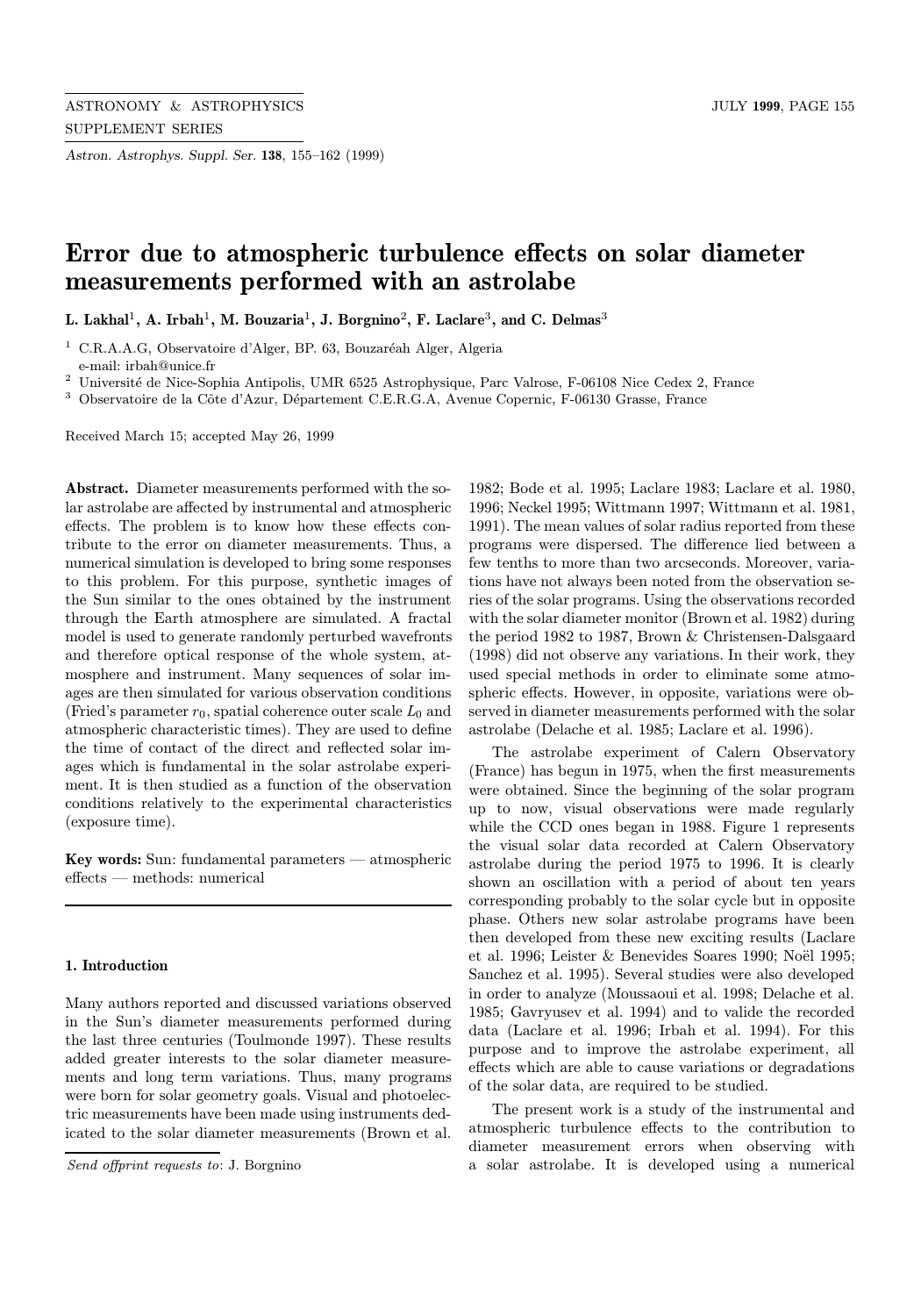

Fig. 1. Solar radius measurements obtained using the Calern Observatory astrolabe during the period 1975 to 1996

simulation where the principal atmospheric parameters are introduced. The effect of each parameter is studied separately in order to evaluate its proper contribution to the global diameter error. Section 2 presents the simulation of solar images as observed at the astrolabe through the atmospheric turbulence. In the simulation, a fractal model is used to generate randomly perturbed wavefronts and therefore point spread functions  $(psf)$ of the whole atmosphere-instrument. In Sect. 3, we present the steps leading to the instant of the Sun transit by the small circle needed for the diameter measurement with the astrolabe. Finally, we expose and discuss the results obtained for the contribution of each atmospheric parameter to the error on the diameter estimation.

#### 2. Synthetic images as observed at the solar astrolabe

In this section, solar images with similar characteristics as those recorded at the astrolabe through the atmospheric turbulence are simulated. The optical response of the whole system atmosphere and instrument is then calculated using a fractal model to generate the randomly perturbed wavefronts. It is used to build solar images in various seeing conditions and with different exposure times. Let us first present the synthetic image of the Sun which is needed for the simulation.

## 2.1. Synthetic image of the Sun

Several models of the solar limb darkening function exist. The model we use to build the synthetic image of the Sun is given by (Allen 1973):

$$
O_{\lambda}(\alpha) = O_{\lambda}(0) \left[ 1 - u_2 - v_2 + u_2 \cos(\alpha) + v_2 \cos^2(\alpha) \right] (1)
$$
  
where  $O_{\lambda}(\alpha)$  is the intensity of the solar continuum at  
an angle  $\alpha$  from the centre of the disk.  $\alpha$  represents the



Fig. 2. Solar limb darkening function a) and the synthetic image of the sun b)

angle between a Sun's radius vector and the line of sight.  $\alpha = 0$  corresponds to the centre of the disk and  $\alpha = \frac{\pi}{2}$ to the solar edge. The ratio  $\frac{O_{\lambda}(\alpha)}{O_{\lambda}(0)}$ , which varies with the wavelength  $\lambda$  defines the limb darkening. For the used observation wavelength ( $\lambda = 0.55 \ \mu \text{m}$ ), the constants  $u_2$  and  $v_2$  are respectively equal to 0.93 and  $-0.23$ . The plot in Fig. 2a shows the solar limb darkening function where the intensity was normalized between 0 and 255 for our needed calculations. The Fig. 2b represents a solar image sample where the field size is equal to 128 by  $128''^2$ .

# 2.2. Simulation of the optical response of the whole system, atmosphere and instrument using a fractal model

The psf of the whole system instrument and atmosphere is needed to generate the solar image sequences as recorded through the atmosphere in various observation conditions. We present first, the fractal model used to generate the two-dimensional randomly perturbed wavefronts and then the deduced optical responses.

2.2.1. The randomly perturbed wavefront synthesis using a fractal model

The turbulence follows a fractal structure. The model used to generate the randomly perturbed wavefront function  $\varphi$  is based on a mid point displacement algorithm (Lane et al. 1992; Beaumont et al. 1996). To simulate a L by L phase screen, the first step is to choose three points  $\phi_1$ ,  $\phi_2$  and  $\phi_3$  disposed at the summits of an isoceles triangle with base and height equal to  $2L$  (Fig. 3). Phase function values at these points are Gaussian random variables with zero means and with variances given by:

$$
\sigma^{2}(\phi_{1}) = D_{\phi}\left(\sqrt{5}L\right) - \frac{1}{2}D_{\phi}\left(2L\right) \tag{2}
$$

and

$$
\sigma^{2}(\phi_{2}) = \sigma^{2}(\phi_{3}) = \frac{1}{2}D_{\phi}(2L)
$$
\n(3)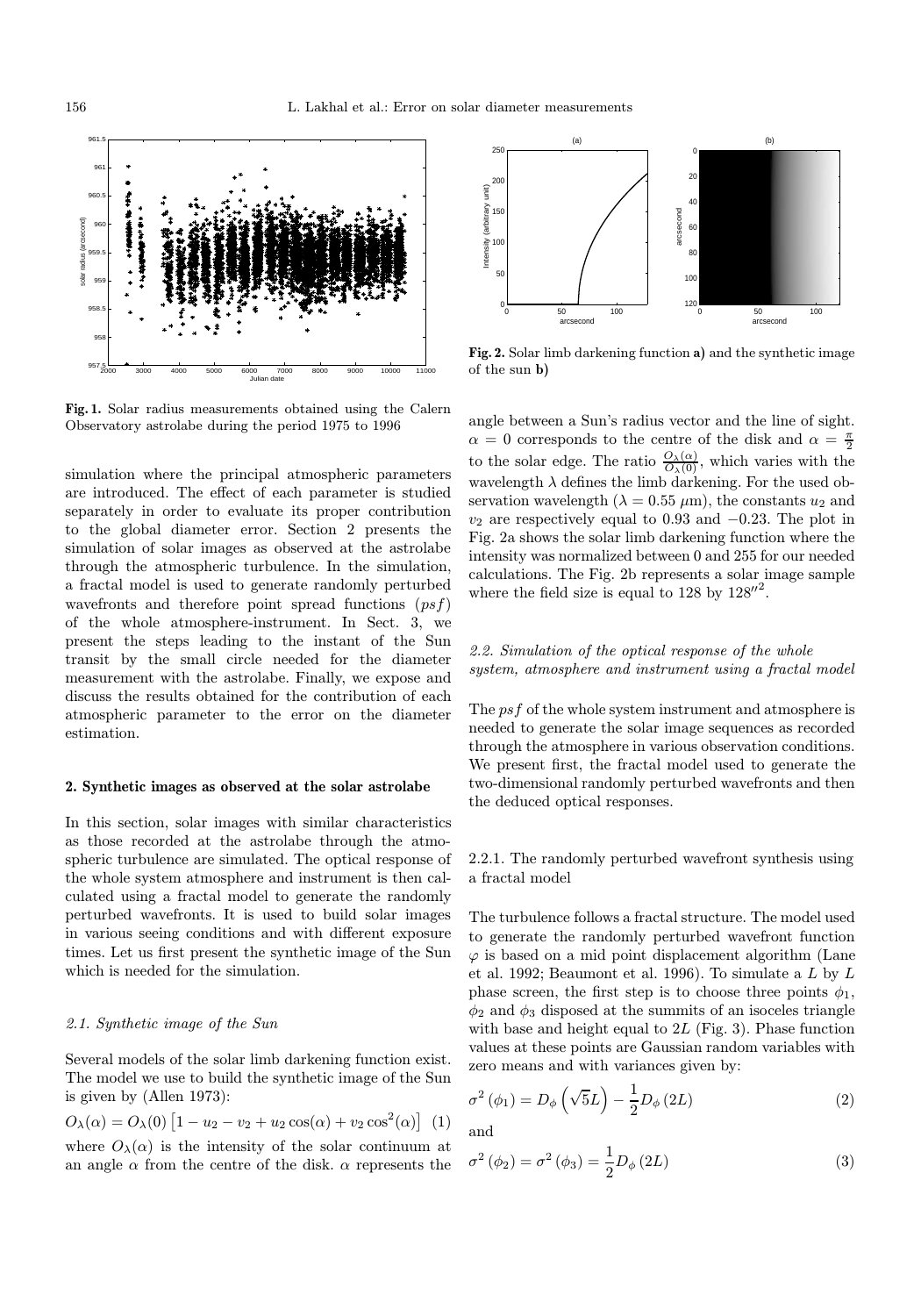

Fig. 3. The fractal interpolation grid used to generate the perturbed wavefronts

where 
$$
D_{\phi}(r) = \langle |\varphi(x) - \varphi(x+r)|^2 \rangle = 6.88 \left(\frac{r}{r_0}\right)^{\frac{5}{3}} *
$$
  
\n
$$
\left[1 - 1.485 \left(\frac{r}{L_0}\right)^{\frac{1}{3}} + 5.383 \left(\frac{r}{L_0}\right)^2 - 6.281 \left(\frac{r}{L_0}\right)^{\frac{7}{3}}\right]
$$
(4)

 $\langle \rangle$  denotes a mean average.  $D_{\phi}(r)$  is the phase structure function deduced from the Kolmogorov's law and the Von Karman model (Ziad 1993).  $r_0$  is the Fried's parameter which qualifies the observations (seeing) (Fried 1966) and  $L_0$  the spatial coherence outer scale of the wavefronts (Borgnino 1990).

Equations (2), (3) and (4) show that  $\phi_1$ ,  $\phi_2$  and  $\phi_3$  follow the theoretical phase structure function deduced from the Kolmogorov turbulence law since:

$$
\langle |\phi_1 - \phi_2|^2 \rangle = \langle |\varphi(x) - \varphi(x + \sqrt{5}L)|^2 \rangle = D_{\phi} (\sqrt{5}L)
$$
\n
$$
\langle |\phi_3 - \phi_1|^2 \rangle = \langle |\varphi(x) - \varphi(x + \sqrt{5}L)|^2 \rangle = D_{\phi} (\sqrt{5}L)
$$
\n(5.2)

$$
\langle |\phi_3 - \phi_2|^2 \rangle = \langle |\varphi(x) - \varphi(x + 2L)|^2 \rangle = D_{\phi}(2L). \quad (5.3)
$$

Three new points  $\phi_{12}$ ,  $\phi_{13}$  and  $\phi_{23}$  of the phase screen are generated midway between each existing points by a process of linear interpolation and addition of independent random variables  $\varepsilon_1$ ,  $\varepsilon_2$  and  $\varepsilon_3$ , such as:

$$
\phi_{12} = \frac{1}{2} \left( \phi_1 + \phi_2 \right) + \varepsilon_1 \tag{6.1}
$$

$$
\phi_{13} = \frac{1}{2} (\phi_1 + \phi_3) + \varepsilon_2 \tag{6.2}
$$

$$
\phi_{23} = \frac{1}{2} (\phi_2 + \phi_3) + \varepsilon_3 \tag{6.3}
$$

$$
\sigma^{2}(\varepsilon_{1}) = \sigma^{2}(\varepsilon_{2}) = D_{\phi}\left(\frac{\sqrt{5}}{2}L\right) - \beta D_{\phi}\left(\sqrt{5}L\right) \tag{7.1}
$$



Fig. 4. Perturbed wavefront sample generated for  $r_0 = 4$  cm and  $L_0$  infinite

and

$$
\sigma^{2}\left(\varepsilon_{3}\right) = D_{\phi}\left(L\right) - \beta D_{\phi}\left(2L\right) \tag{7.2}
$$

where  $\beta$  is a semi-empirical coefficient equal to 0.25.

The iterative procedure interpolation/displacement is then repeated in each new generated triangle until the desired numbers of samples are obtained. The needed L by L phase screen is extracted from the middle of the base of the original isoceles triangle (Fig. 3). The Fig. 4 shows the simulation of a perturbed wavefront sample using the model. It is simulated for a Fried's parameter  $r_0$  equal to 4 cm and a spatial coherence outer scale supposed infinite.

## 2.2.2. The simulated point spread function

The psf S of the whole system telescope and atmosphere is given by the square modulus of the Fourier Transform  $(FT)$  of the complex amplitude  $\Psi$  limited to the pupil area:

$$
S(\vec{\theta}) = \left[ FT_{\text{pupil}} \left( \Psi \left( \vec{\xi} \right) \right) \right]^2 \tag{5}
$$

where

$$
\Psi\left(\overrightarrow{\xi}\right) = \exp\left(i\varphi\left(\overrightarrow{\xi}\right)\right).
$$

Equation (8) assumed the near field approximation (Roddier 1981).  $\varphi$  is the turbulent phase generated with the fractal model,  $\overrightarrow{\xi}$  is the angular frequency vector considered in the pupil plane and  $\vec{\theta}$  the angular coordinate vector in the focal plane.

 $S(\vec{\theta})$  corresponds to an image of speckles. In Fig. 5 are represented four typical short exposure speckle images obtained using the procedure developed in the previous section. They are simulated for Fried's parameters  $r_0$  equal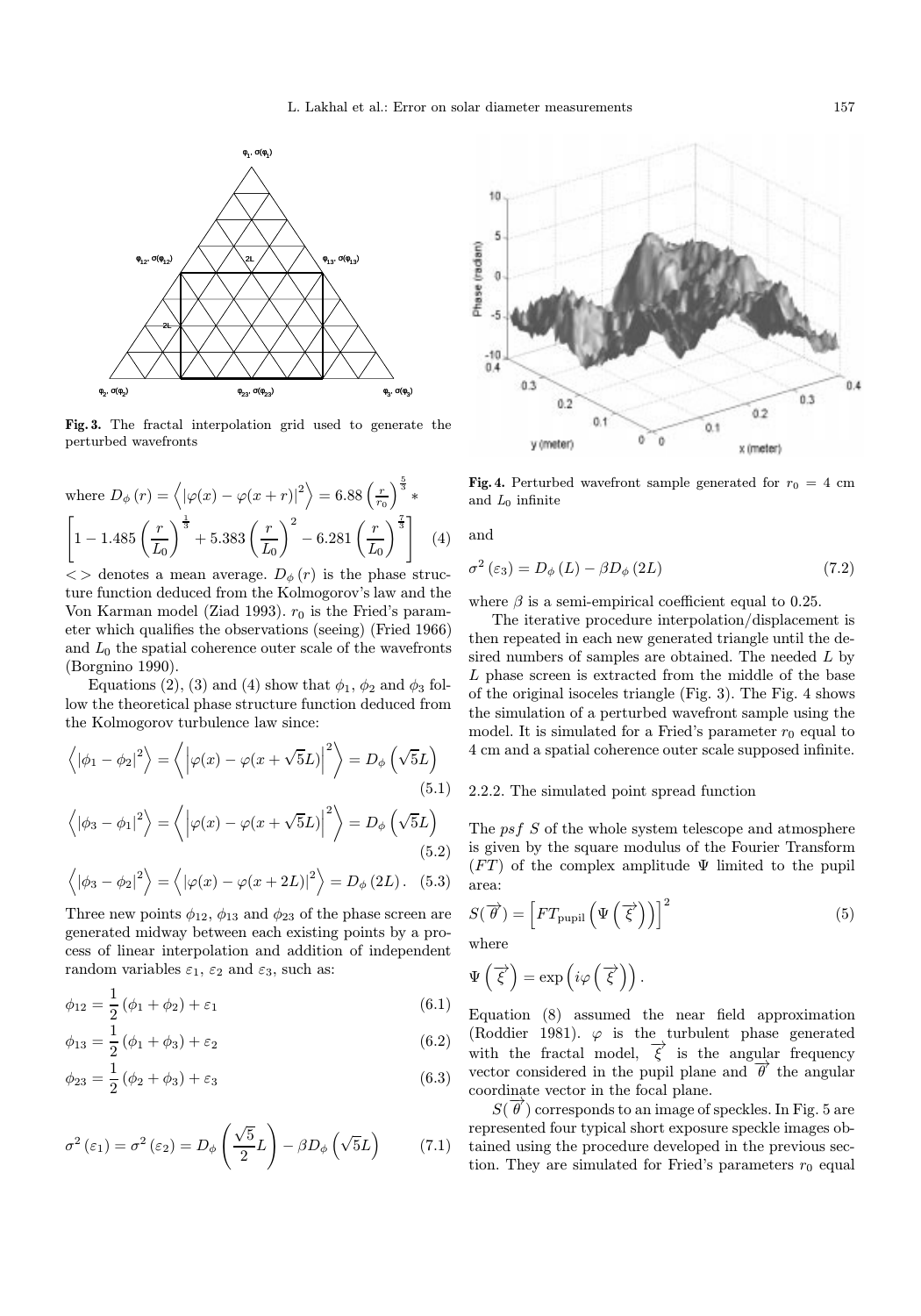158 L. Lakhal et al.: Error on solar diameter measurements



Fig. 5. Speckle images obtained from the fractal model. The image field is equal to 64 by  $64''^2$  and the Fried's parameter equal respectively to 2 a), 4 b), 6 c) and 10 cm d)



Fig. 6. Simulated solar images recorded with a short exposure time and  $r_0$  equal to 3 a) and 7 cm b). Solar limbs extracted from images recorded in these seeing conditions (dashed line:  $r_0 = 3$  cm and solid line:  $r_0 = 7$  cm) c)

respectively to 2, 4, 6 and 10 cm and with a pupil aperture D equal to 10 cm. The spatial coherence outer scale of the used randomly perturbed wavefronts has an infinite value. Large boiling and displacements of the speckle centroids are observed for small values of  $r_0$  while for  $r_0$  equal to the pupil aperture, the speckle image is similar to the diffraction pattern of the instrument.

We are then able to simulate  $psf$ 's of the whole system telescope and atmosphere in various seeing conditions and also for different integration times (average of short exposure samples).

## 2.3. Simulation of recorded solar images in various observation conditions

Solar images as recorded through the terrestrial atmosphere are simulated. Assuming isoplanatism, a solar image is obtained by the convolution of the synthetic image of the Sun (see Sect. 2.1) with the  $psf$  of the imaging system (atmosphere and telescope):

$$
I(\overrightarrow{\theta}) = O(\overrightarrow{\theta}) \otimes S\left(\overrightarrow{\theta}\right) \quad \text{with} \quad \left|\overrightarrow{\theta}\right| \leq \theta_0 \tag{6}
$$

where  $\otimes$  is the convolution symbol and  $\theta_0$  the isoplanatic angle.

We use this formalism to build solar images recorded in various seeing conditions and with different CCD integration times. The spatial coherence outer scale of the generated perturbed wavefronts is infinite. The pupil aperture D and the observation wavelength are respectively taken equal to 10 cm and  $0.55 \mu$ m. These kind of images will be useful in the next section to develop the error study on solar diameter measurement. They have similar properties



Fig. 7. Simulated solar image recorded in same seeing conditions ( $r_0 = 5$  cm) but with different exposure times ( $t \leq \tau$ ) a) and  $t \gg \tau$  b)). Solar limbs extracted from images recorded with exposure time respectively lower (solid line) and higher (dashed line) than the atmospheric characteristic time  $\tau$  c)

as those recorded with the solar astrolabe (Laclare et al. 1996; Laclare & Merlin 1991).

2.3.1. Solar images recorded in different seeing conditions but with a short exposure time

In this case, solar images are simulated using various Fried's parameters  $r_0$  (Fig. 6) but integration times short enough to freeze the turbulent motion of the atmosphere i.e. the integration time  $t$  is less than the characteristic evolution time of the atmosphere  $\tau$  (Aime et al. 1986). For a given simulated image sequence, Fried' s parameter  $r_0$  remains constant but images are obtained with independent psf's.

2.3.2. Solar images recorded in same seeing conditions but with different exposure times

Long exposure solar images are obtained by the average over a great number of short exposure frames. The integration time  $t$  of the long exposure images is then equal to  $n\tau$  where n is the number of averaged images and  $\tau$ the atmospheric characteristic time. Figure 7 shows the simulated solar images recorded in same seeing conditions  $(r_0 = 5 \text{ cm})$  but with different integration times.

# 3. Error on the diameter measurements performed with a solar astrolabe. Results and discussion

We use in this section, the previous developments to study the error behavior of solar diameter measurements performed with a solar astrolabe in various seeing conditions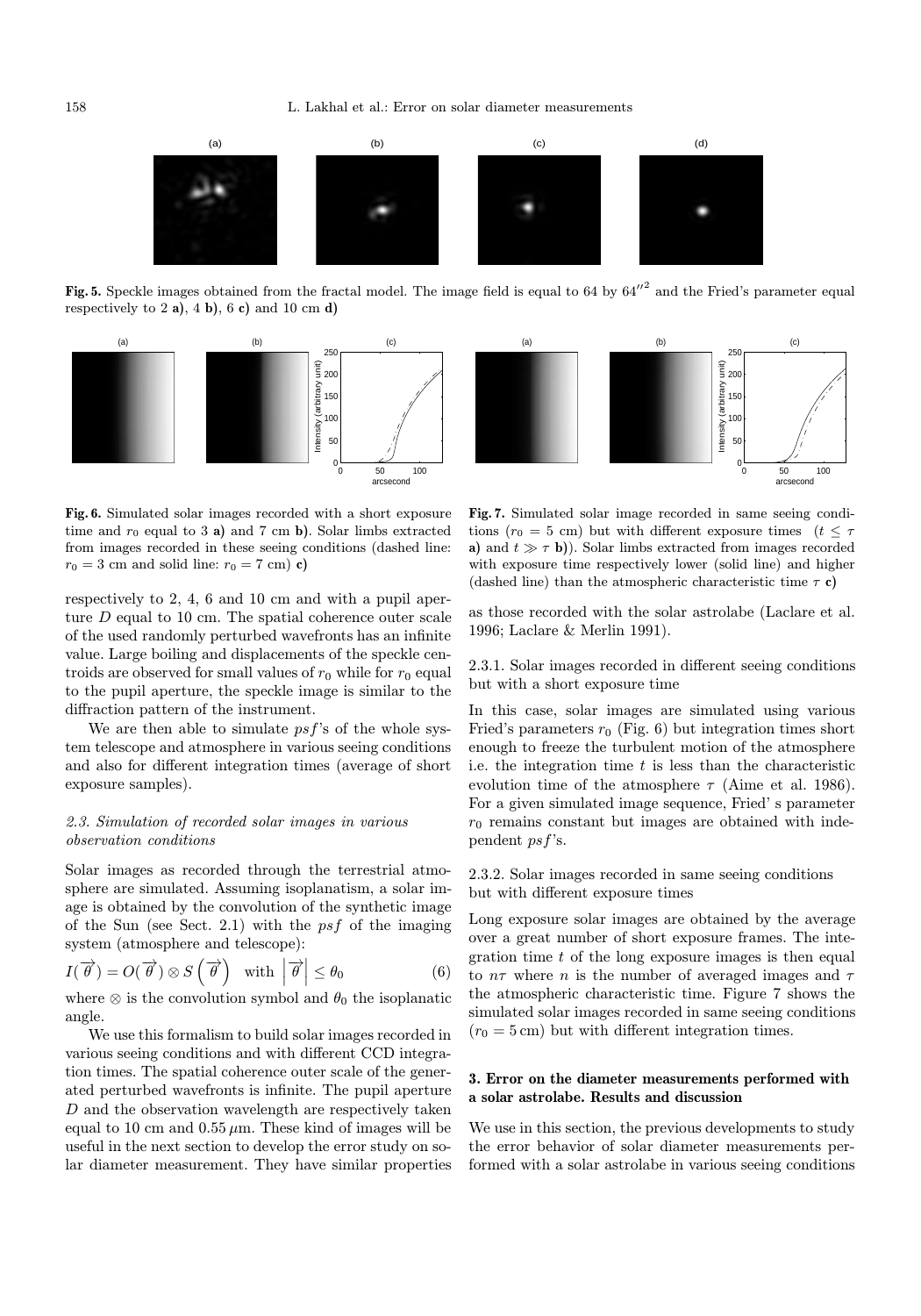

Fig. 8. Analysis of an image sequence composed of short exposure frames recorded for a Fried's parameter equal to 3 cm. a) Typical simulated solar limb extracted from a solar image. b) Second derivative of the solar limb function and definition of the inflexion point. c) Reconstructed trajectories of both direct and reflected solar images approximated by straight lines using least-square fits

and for different integration times of the CCD camera. It is useful to recall first the basic properties of the solar astrolabe experiment.

#### 3.1. The solar astrolabe experiment

The diameter measurement principle consists in the determination of the time transits of the solar edges by the small circle localized at an altitude Z defined by the angle of the astrolabe prism (Laclare 1983). The solar diameter is deduced from the time interval between the two solar limb transits by the same small circle. Near the transit of the Sun by the small circle, the astrolabe gives two images of the object: a direct and a reflected ones. Each of them moves in the astrolabe focal plane due to the diurnal motion. The instant when the solar edge crosses the small circle corresponds to the contact of the two images. In the solar experiment, each solar image is formed on a CCD camera using a rotating shutter (Laclare & Merlin 1991). The solar image is analyzed by the acquisition system which extracts in real time, the solar edge. The edge is determined by the inflexion points of the solar limb function given by each image line.

For one solar image, the recorded data represent the solar edge associated to the corresponding time acquisition. For each solar edge transit by the small circle, data consist in a sequence of about 100 images recorded during about 20 seconds. The solar trajectory is determined from the data for both direct and reflected images. The intersection point of the trajectories gives the time when the solar edge crosses the small circle.

# 3.2. Simulation of solar data recorded in various observation conditions

To simulate observations at the astrolabe, solar image sequences recorded in various observation conditions are needed. For given observation conditions, a simulated sequence is constituted with 50 direct images and 50 reflected ones. Each simulated solar image has a size of 128 by  $128''^2$ . The pupil aperture D and the observation wavelength are also respectively equal to 10 cm and  $0.55 \mu$ m. A Sun mean velocity of  $15$ <sup> $\prime\prime$ </sup> by second of time is taken in order to introduce the diurnal motion. To each solar image is associated a recorded time taking in reference the first simulated one. The acquisition sampling is fixed to 20 seconds. Each solar image of the sequence is then analyzed and the solar edge extracted. As in the solar experiment, the edge is defined as the zero of the second derivative of each solar limb function assimilated to an image line. The edge associated to the corresponding time allows to build the trajectories for both direct and reflected solar images. The trajectories are after that approximated by straight lines using least-square fits and the desired intersection point so determined (Fig. 8).

## 3.3. Results and discussion

Since the diameter measurement is deduced from the two instants of the solar edge transit by the small circle, we will develop our error study around the time transit behavior. Using the previous developments, many sequences of solar images have been simulated in various observation conditions (Fried's parameter  $r_0$ , outer scale  $L_0$ , exposure time  $t$ ) (see Sect. 2.3). The sequence analysis leads to the transit time of the Sun by the small circle directly linked to the observation conditions. Thus, because of temporal fluctuations observed on the trajectories, the time transit is not well defined (Irbah et al. 1994). We define the error  $\Delta t$  associated to the transit time  $t_0$  as:

$$
\Delta t = |t_0 - t_{\text{true}}| \tag{7}
$$

where  $t_{\text{true}}$  denotes the true contact time of solar images obtained in ideal seeing conditions.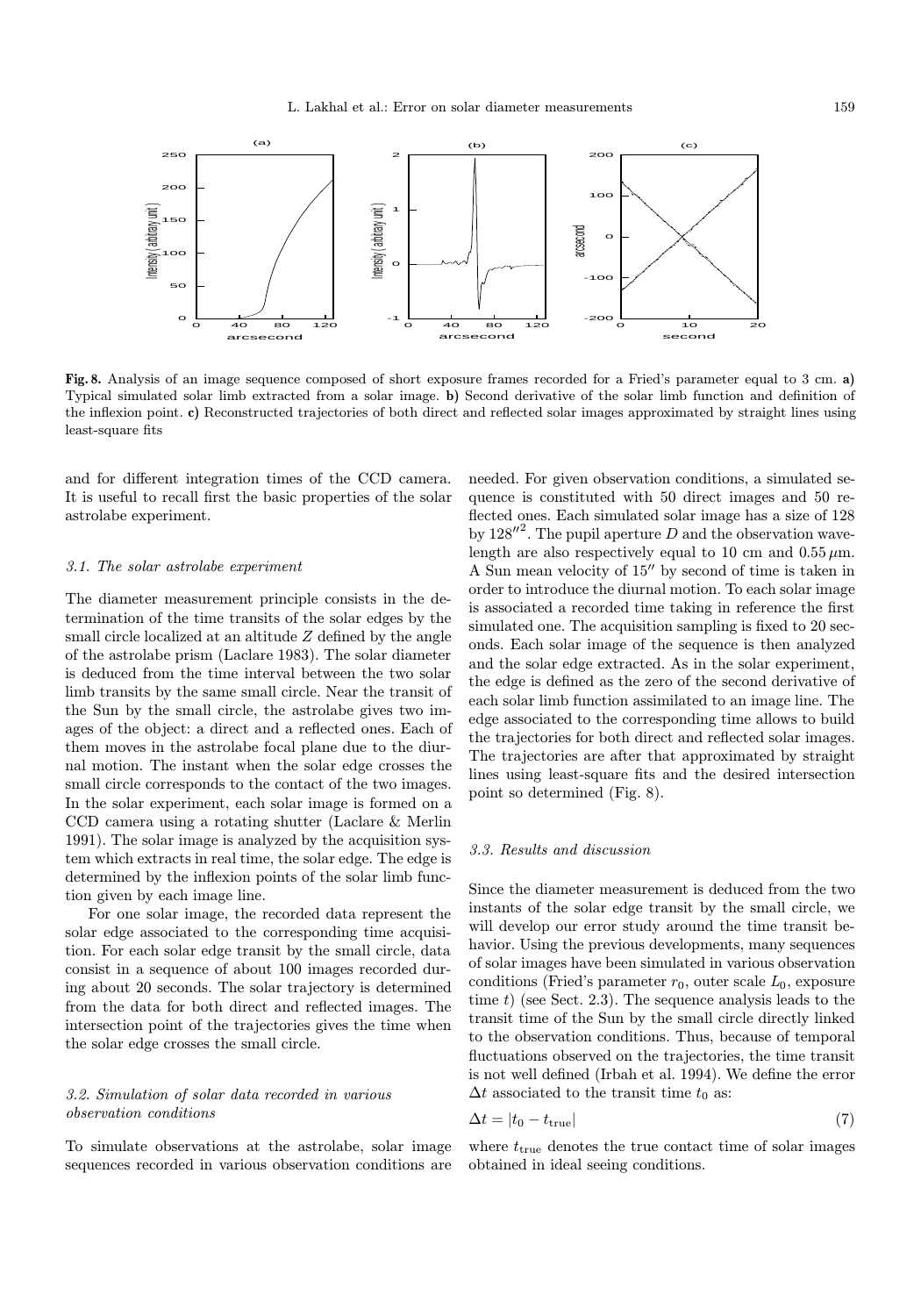

Fig. 9. Time contact error with: a) the seeing (-\*: short and .•.: long exposure frames), b) the outer scale  $L_0$  (-\*:  $r_0 = 2$  cm and  $\cdot \bullet$ :  $r_0 = 4$  cm) and c) the parameter  $R_\tau$  ( $\cdot^*$ :  $r_0 = 2$  cm and  $\cdot \bullet$ :  $r_0 = 4$  cm) (see text)

We will now analyze the error behavior with the observation conditions.

and  $0.9$ <sup>"</sup> when short and long exposure frames are used (see Table 2).

## 3.3.1. Error due to the seeing

Solar image sequences composed of short and long exposure frames are used to study the error behavior with the seeing. They are simulated for various seeing conditions and supposing an infinite outer scale of the randomly perturbed wavefronts. For a given Fried's parameter  $r_0$ , the error  $\Delta t$  is determined over an average of 50 transit times deduced from each kind of the simulated solar sequences. The plot of the Fig. 9a shows the error behavior with the seeing as obtained from the simulation. In each case, a decrease of the error with good seeing conditions is observed. The use of long exposure frames in the experiment gives however, a greater error on the time contact than when using short exposure frames. This is better observed on the figure for poor seeing conditions. Indeed, in case of short exposure frames, the error is greater than 28 ms when the  $r_0$  value is about 2 cm and falls down to about 13 ms for  $r_0$ equal to 5 cm (see Table 1). The precision improvement is then equal to 54%. The error still decreases to about 9 ms for  $r_0$  equal to 8 cm and improves the precision of about 68%. When using long exposure frames, the error which is equal to 61 ms when  $r_0$  is equal to 2 cm, falls down to about 20 ms for  $r_0$  equal to 5 cm. The precision improvement is then equal to 67%. The error decreases to about 11 ms for  $r_0$  equal to 8 cm which gives a precision improvement of about 82%.

For mean seeing conditions at Calern Observatory  $(r_0 = 4 \text{ cm})$  (Irbah et al. 1994), the error is about 16 ms if short exposure frames are used and about 29 ms in case of long exposure frames. According to the considered Sun mean velocity (see Sect. 3.2), the error on the solar diameter measurement is respectively equal to  $0.5$ <sup> $\prime\prime$ </sup>

3.3.2. Error due to the spatial coherence outer scale of the perturbed wavefronts

To study this effect, image sequences composed of short exposure frames recorded in same seeing conditions are generated for different spatial coherence outer scales. The error  $\Delta t$  is determined over an average of 30 transit time samples. The Fig. 9b represents the time contact error behavior with the outer scale  $L_0$  in two different seeing conditions  $(r_0 = 2 \text{ and } 4 \text{ cm})$ . In each case, the error increases with the outer scale  $L_0$  in order to reach a limit value. It is also observed from the figure that this parameter has a significant effect only when it has small values  $(L_0 \leq 8 \,\mathrm{m})$ . It is limited after that by the error induced by the seeing. For the mean seeing conditions of the Calern Observatory, the error on the time transit is respectively equal to about 12 and 13 ms for  $L_0$  equal to 2 and 8 m (see Table 1). It remains then constant to about 14 ms when  $L_0$  values are greater than 20 m. This corresponds to an error on the solar diameter measurement of about  $0.1''$  when  $L_0$  takes values from 2 to 20 m (see Table 2).

3.3.3. Error due to the exposure time relatively to the observation conditions

A similar study has been also developed using sequences simulated in case of different exposure times relatively to the turbulence characteristic time. The outer scale is supposed infinite and two seeing conditions are considered  $(r_0 = 2 \text{ and } 4 \text{ cm})$ . We define the parameter  $R_\tau$  as the ratio between the exposure time and the characteristic time. The Fig. 9c shows the time difference  $\Delta t$  behavior with the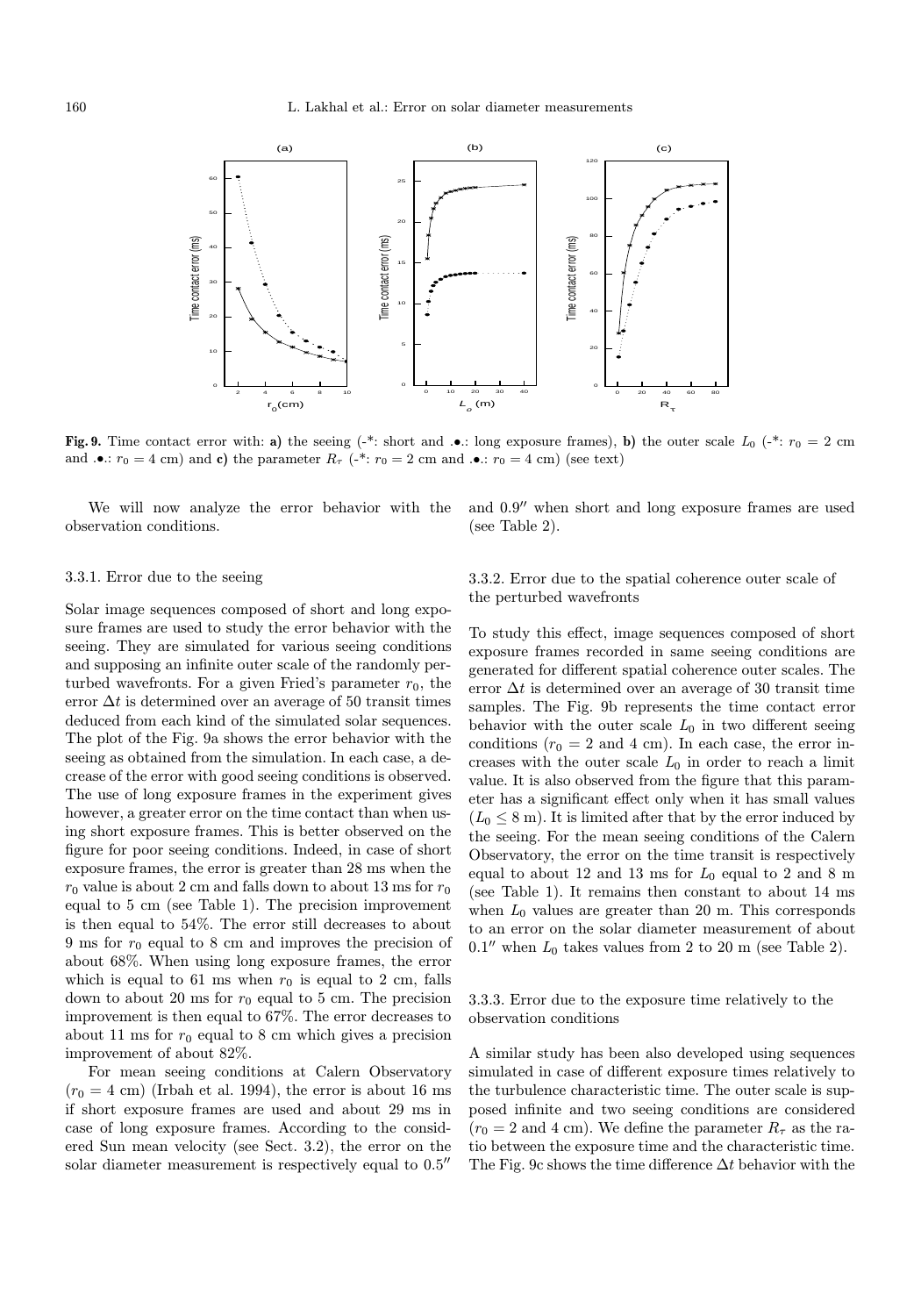Table 1. Error on the time contact

| $r_0$ (cm)     | $\Delta t$ (ms)          |                    | $L_0$ (m)      | $\Delta t$ (ms)   |              | $R_{\tau}$ | $\Delta t$ (ms)          |              |
|----------------|--------------------------|--------------------|----------------|-------------------|--------------|------------|--------------------------|--------------|
|                | $(L_0 \text{ infinite})$ |                    |                | $(R_\tau \leq 1)$ |              |            | $(L_0 \text{ infinite})$ |              |
|                | $R_{\tau} \leq 1$        | $R_{\tau} \succ 1$ |                | $r_0 = 2$ cm      | $r_0 = 4$ cm |            | $r_0 = 2$ cm             | $r_0 = 4$ cm |
| $\overline{2}$ | 28.2                     | 60.5               | 0.5            | 15.5              | 8.7          | 1          | 28.2                     | 15.5         |
| 3              | 19.3                     | 41.4               | $\mathbf{I}$   | 18.4              | 10.3         | 5          | 60.6                     | 29.4         |
| $\overline{4}$ | 15.5                     | 29.4               | $\overline{2}$ | 20.5              | 11.5         | 10         | 75.1                     | 43.4         |
| $\overline{5}$ | 12.7                     | 20.4               | 3              | 21.6              | 12.2         | 15         | 86.0                     | 55.3         |
| 6              | 11.3                     | 15.5               | 4              | 22.3              | 12.6         | 20         | 91.2                     | 65.6         |
| $\overline{7}$ | 9.7                      | 13.0               | 6              | 23.0              | 13.0         | 25         | 95.8                     | 74.1         |
| 8              | 8.6                      | 11.2               | 8              | 23.6              | 13.3         | 30         | 100.0                    | 81.2         |
| 9              | 7.6                      | 9.9                | 10             | 23.7              | 13.5         | 40         | 104.7                    | 89.1         |
| 10             | 7.0                      | 7.3                | 12             | 23.9              | 13.5         | 50         | 106.5                    | 94.4         |
|                |                          |                    | 14             | 24.0              | 13.6         | 60         | 107.2                    | 95.9         |
|                |                          |                    | 16             | 24.1              | 13.7         | 70         | 107.8                    | 97.4         |
|                |                          |                    | 40             | 24.6              | 13.7         | 80         | 108.0                    | 98.5         |

Table 2. Error on the solar diameter measurements

| $r_0$ (cm)      | $\Delta D$ ("            |                    | $L_0$ (m)      | $\Delta D$        |              | $R_{\tau}$ | $\Delta D$      |              |
|-----------------|--------------------------|--------------------|----------------|-------------------|--------------|------------|-----------------|--------------|
|                 | $(L_0 \text{ infinite})$ |                    |                | $R_{\tau} \leq 1$ |              |            | $L_0$ infinite) |              |
|                 | $R_{\tau} \leq 1$        | $R_{\tau} \succ 1$ |                | $r_0=2$ cm        | $r_0 = 4$ cm |            | $r_0=2$ cm      | $r_0 = 4$ cm |
| $\overline{2}$  | 0.9                      | 1.8                | 0.5            | 0.5               | 0.3          | 1          | 0.9             | $0.5\,$      |
| $\sqrt{3}$      | 0.6                      | $1.2\,$            | 1              | 0.6               | 0.3          | 5          | 1.8             | 0.9          |
| $\overline{4}$  | 0.5                      | 0.9                | $\overline{2}$ | 0.6               | 0.4          | 10         | 2.3             | 1.3          |
| $\overline{5}$  | 0.4                      | 0.6                | 3              | 0.7               | 0.4          | 15         | 2.6             | 1.7          |
| $6\phantom{.}6$ | 0.3                      | 0.5                | 4              | 0.7               | 0.4          | 20         | 2.7             | 2.0          |
| $\overline{7}$  | 0.3                      | 0.4                | 6              | 0.7               | 0.4          | 25         | 2.9             | 2.2          |
| 8               | 0.3                      | 0.3                | 8              | 0.7               | 0.4          | 30         | 3.0             | 2.4          |
| 9               | 0.2                      | 0.3                | 10             | 0.7               | 0.4          | 40         | 3.1             | 2.7          |
| 10              | 0.2                      | 0.2                | 12             | 0.7               | 0.4          | 50         | 3.2             | 2.8          |
|                 |                          |                    | 14             | 0.7               | 0.4          | 60         | 3.2             | 2.9          |
|                 |                          |                    | 16             | 0.7               | 0.4          | 70         | 3.2             | 2.9          |
|                 |                          |                    | 40             | 0.7               | 0.4          | 80         | 3.2             | 3.0          |

 $R_{\tau}$  parameter. For the considered seeing conditions, it is observed a growth of the time difference  $\Delta t$  for small  $R_{\tau}$ values which reaches a limit value. For the mean seeing condition of Calern Observatory, the error on the time transit is equal to  $15.5 \text{ ms } (0.5^{\prime\prime} \text{ on the diameter measure-})$ ments) for  $R_{\tau}$  equal to 1 (short exposure frames) which corresponds to the error due to the seeing  $(r_0 = 4 \text{ cm})$ . It is multiplied by a factor 2.8 then 4.2 when  $R_{\tau}$  value goes from 10 to 20. It remains to a constant value of about  $100 \text{ ms } (3'' \text{ on the diameter measurements})$  for the higher values of the  $R_{\tau}$  parameter. Consequently, the precision loss is about 280% when  $R_{\tau}$  goes from 1 to 10 and about 420% when it becomes equal to 20 (see Tables 1 and 2).

We can notice finally that, although long exposure frames are obtained in best seeing conditions, the precision is worse than that we obtain in case of poor seeing conditions but with short exposure frames (with  $R_{\tau} \leq 1$ and  $r_0 = 2$  cm,  $\Delta t = 28$  ms while with  $R<sub>\tau</sub> = 10$  and  $r_0 = 4$  cm,  $\Delta t = 43$  ms). Thus, to have at least same accuracy's time contact than for poor seeing conditions,  $R_{\tau}$  needs to be less than a factor 5. Thus, the  $R_{\tau}$  parameter appears to be fundamental in the solar astrolabe experiment. A knowledge of time turbulence properties is then suitable to adjust experimental parameters and improve accuracy of diameter measurement performed with the solar astrolabe. Table 1 summarizes the results on the time contact error obtained from this simulation while Table 2 presents the same results but for the solar diameter measurements.

#### 4. Conclusion

Solar diameter measurements performed at Calern Observatory astrolabe during two solar cycles (22 years) shows variations. These variations leaded to many studies and one cause often advanced is the Earth atmosphere. It is then in order to quantify how the atmospheric turbulence effects contribute to the error in the solar diameter estimations that the present work was developed. It is based around a numerical simulation of the measurements at the solar astrolabe in various observation conditions. The first step was to simulate images of the Sun as those observed at the solar astrolabe through the Earth atmosphere. A synthetic image of